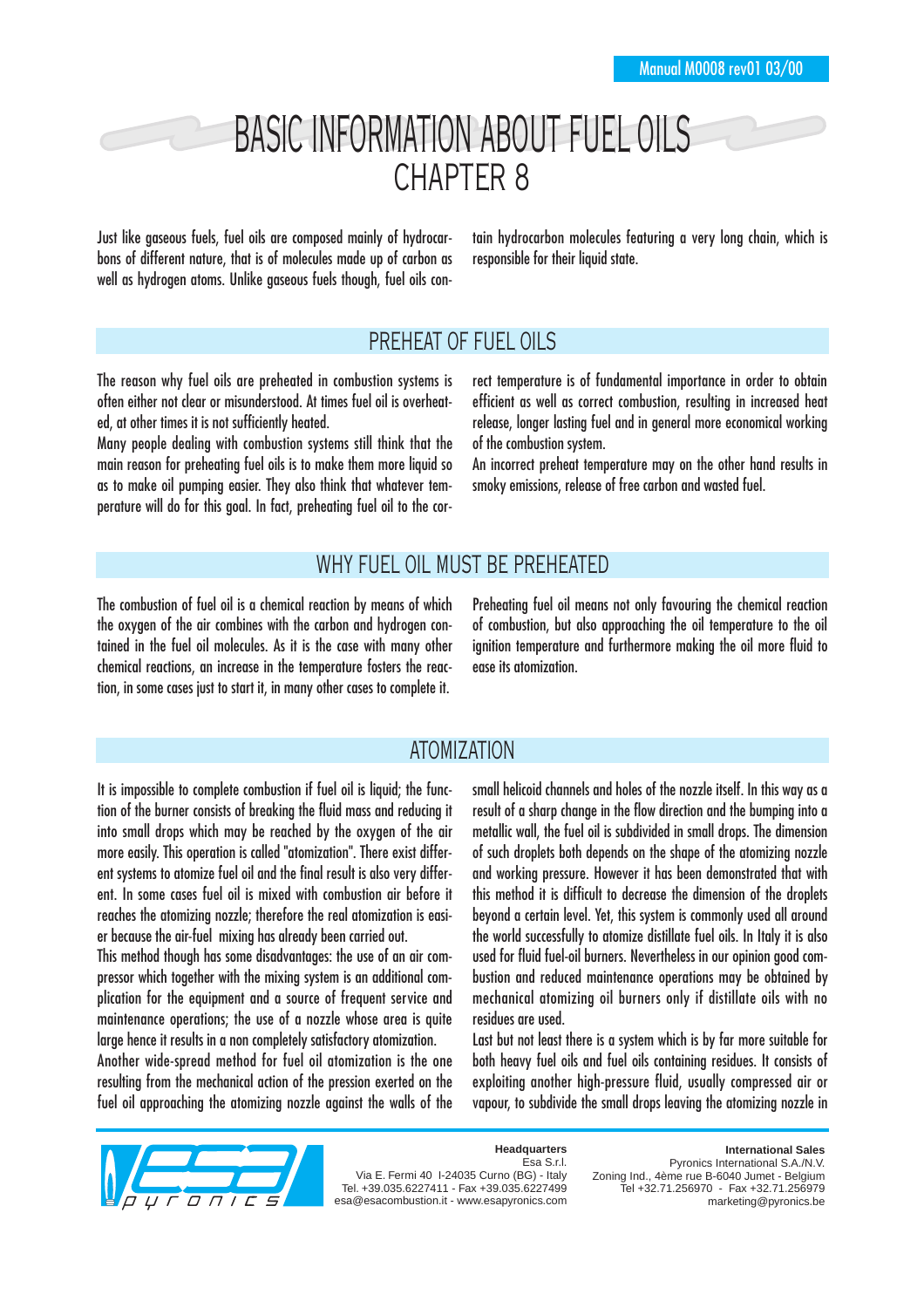even smaller droplets. This system is called "pneumo-mechanical combined system". Although it is a complication for the burner, it is the only one which, if correctly realized, guarantees good results and low maintenance costs if fuel oils are used featuring a viscosity higher than that of diesel fuel.

We also want to mention an atomizing system which is very much similar to the ones of the previous group but differs in that the atomizing fluid is not vapour or high-pressure air but rather some of the combustion air supplied to the burner via a low-pressure fan. This method is very efficient and economical as for maintenance and service costs if distillate fuel oils are used.

As we have just said there are different ways to atomize fuel oils which characterize the type of atomizing nozzles and the burner as a whole.

No matter what system you choose, fuel oil must feature a sufficiently low viscosity in order to reach a good level of atomization.Usually distillate fuel oils feature a viscosity which satisfies this requirement at ambient temperature; when the fuel oil viscosity exceeds the viscosity of diesel fuel at ambient temperature it is necessary to preheat oil in order to reduce its level of viscosity.

If oil were not preheated it would be very difficult to obtain a sufficiently fine atomization and this would result in bad combustion and ignition problems.

It is quite obvious that the smaller the drops resulting from the atomization the easier the mixing of carbon with hydrogen; in this way the oxidation of hydrocarbons becomes easier.

The results of the atomization depend on the system adopted, the viscosity of the fuel oil and pressure.

A nozzle-mix burner produces bigger oil drops than a burner operating with a pneumo-mechanical system.

If we examine the combustion products of these two different types of burners carefully we see that in the first type it is difficult to obtain levels of CO2 exceeding  $8\div 9\%$ , hence there is the problem of unburned substances; the second type, on the other hand, guarantees near stoichiometric combustion (CO2 about 15%) with no excess air and no unburned substances.

Even if the viscosity required for pumping sets is relatively high, the viscosity needed to obtain good atomization must be lower. In practice the temperature of preheat and of fuel atomization are exactly the same.

In order to regulate the temperature of preheat correctly it is necessary to know three characteristics:

- 1) the viscosity of the fuel oil which is being used;
- 2) the atomization temperature required by the burner;
- 3) the fire point of the fuel oil.

The first value depends on the fuel used, though it may vary from one supply to the other. Therefore we suggest every supply of fuel oil be checked carefully, and if possible, especially if oils are mixed, we recommend the viscosity be checked periodically (we would like to remind you that a quick method, though not very accurate, to find out the viscosity of fuel oil consists of finding out its A.P.T gravity).

The atomization temperature depends on the type of burner and atomizing nozzle. In order to find out the correct preheat temperature for a good atomization through some tables, it is worth remembering that generally speaking every atomizing nozzle requires a viscosity ranging from 2 to 5 °E. Clearly enough a fuel oil having a higher viscosity at ambient temperature will have to be preheated in order to obtain the corret viscosity at the atomizing nozzle. For instance a heavy fuel oil with a viscosity of 20 °E at 50 °C will have to be heated to 90÷100 °C if we want the effects of its atomization to be comparable to the effects of a diesel fuel.

The fire point of a fuel oil is important as for the temperature of preheat, because it would be dangerous to exceed the fire point.